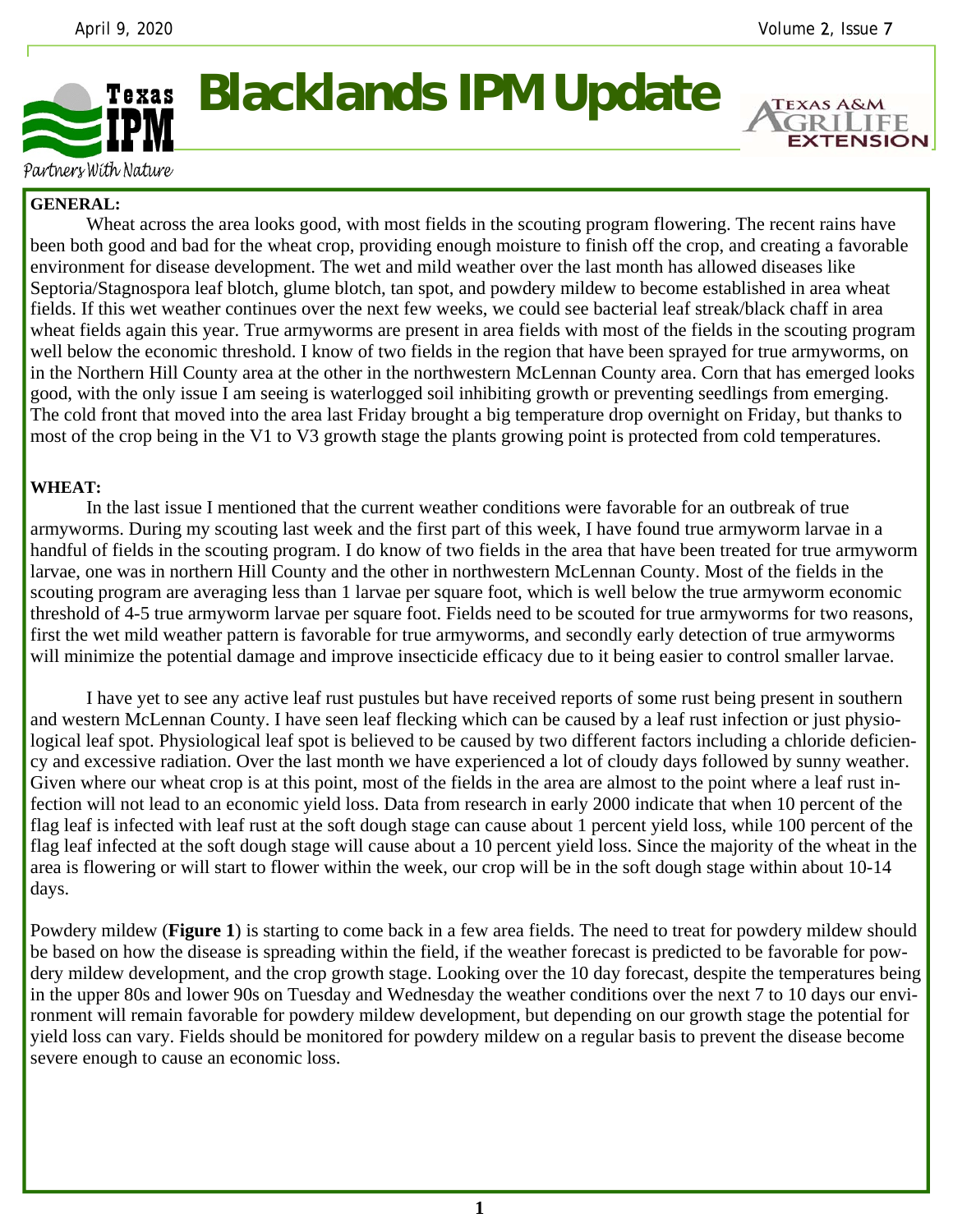

**Figure 1** Powdery mildew infecting a wheat leaf.

The amount of rain we have received over the last month along with the prediction for above average rainfall for the next month, plus our temperatures appears to be creating a favorable environment for bacterial leaf streak/black chaff across the area (**Figure 2**). I have seen a few leaves in a few fields in the scouting program that appears to be infected with the bacterial leaf steak/black chaff pathogen. If we continue to see above average rainfall with mild temperatures, we could see bacterial leaf streak/black chaff be an issue in area wheat again this year. The most susceptible fields will be those that were planted with seeds harvested last year from fields infected with black chaff, wheat fields that are wheat behind wheat that was infected with black chaff last year as the bacterium that causes this disease is capable of surviving on infected wheat stubble. The symptoms of the bacterial leaf streak phase include water soaked light brown elongated lesions that are restricted to the space between the leaf veins, but lesions can coalesce to cover large area of the leaf (Figure 1). Under humid conditions the lesions can be seen exhibiting a bacterial ooze that give the lesion a shiny appearance, and as this ooze dries it will form tine granules or flakes that have a yellowish tint. Symptoms of the black chaff phase include dark longitudinal streak on the glumes and a purple to black discoloration on the awns, the stem (peduncle) between the flag leaf and head, and on the head. There are no in season management options for this disease, but management options include planting disease free seed, tilling infected crop residue, and rotating away from a susceptible crop which includes barley, oats, rye, and triticale.



**Figure 2.** Black chaff symptoms (above) and bacterial leaf streak symptoms on wheat leaf (right).